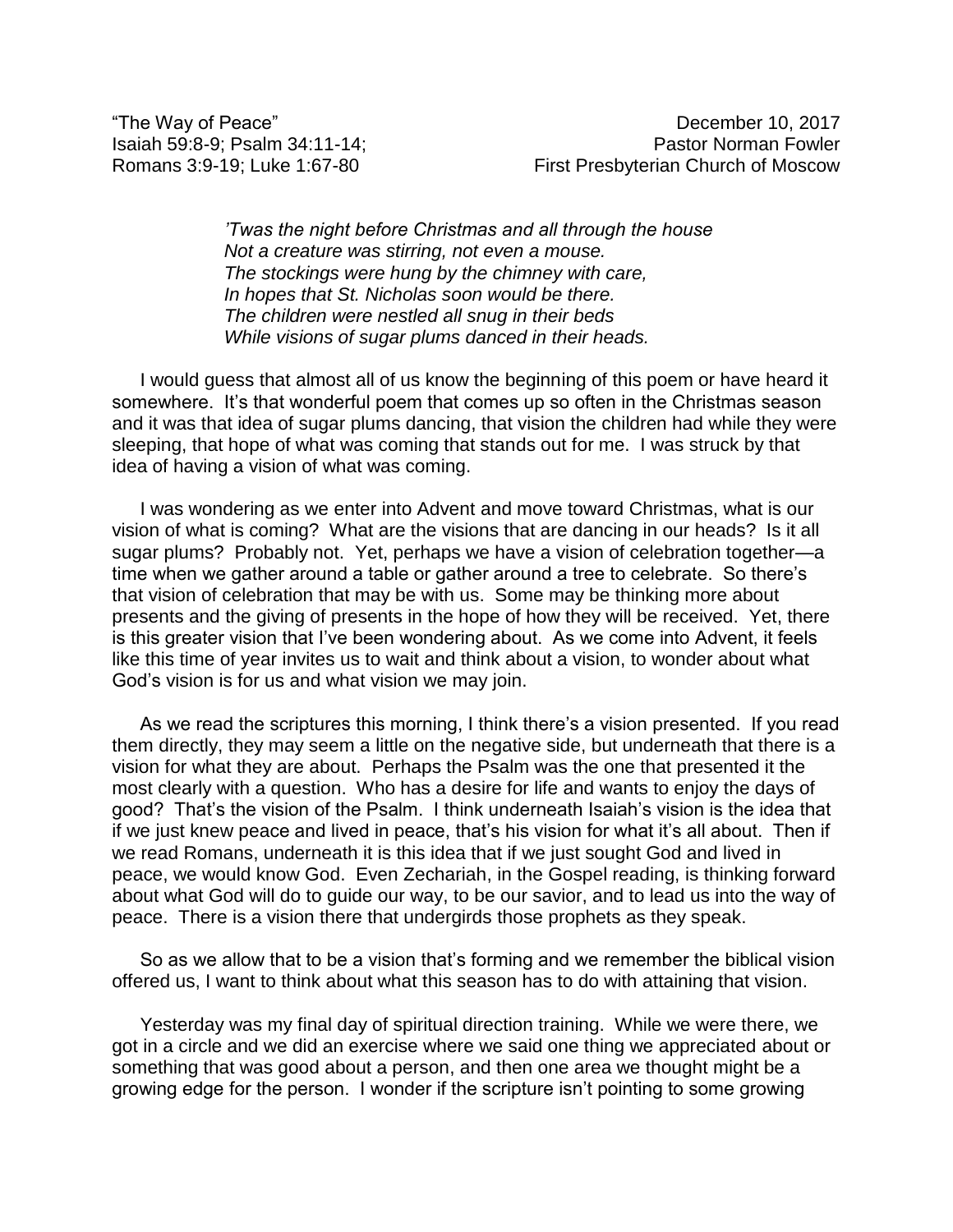edges. As it does that, in each one there is a sense that there is some kind of struggle going on, but there's an opportunity as well.

The struggle that's going on in the Psalm is don't do evil. Don't speak deceitfully. Seek God. Pursue God and pursue peace. In Isaiah, he's saying, "Where is justice?" He's talking about the crooked way of his time. It's interesting that the idea of crookedness is the idea of twisting what's good. That word in Hebrew for the crooked way has that idea behind it—what has been straight and good has been changed and been made crooked. The idea of evil in the New Testament is the same thing—the good is twisted. Isaiah is saying the people of his time have taken what is good and twisted it slightly and in doing so have lost out. There is no justice. Justice is far from us. Righteousness does not reach us. He's recognizing in that a gloom, a darkness.

Romans, then, is really fairly gloomy. There's no righteousness. There's no understanding. There's no seeking God. There's no kindness. It's a description of Paul's time and what he sees. If there's no justice, no righteousness, no seeking God, no kindness, what a terrible kind of vision that is. But it's a vision of what he feels is present, at least in his time.

I think that Zechariah is, again, recognizing his own time and how in his time there is a sense of need, a sense of oppression, a sense of needing to be saved, to be healed. They are sitting in darkness, and under the shadow of death, but there is light coming.

So in many ways, when I think about reading all these different scriptures it's a little bit like being confronted by the Ghost of Christmas Past and the Ghost of Christmas Present, and even a little bit of the Ghost of Christmas Future because it's all these visions of the way things are wrong. What it feels like is that we can have the same response Scrooge had. Is there still time for things to change and how does that happen?

The story of Scrooge is in some ways instructive because there are two ways it happens. One is, he gets down and prays, "Is there still time?" He seems to get the answer, "Yes, if you take off and do things now." That is what he does, and he changes the nature of Christmas Present through his actions.

As we are in Advent, there will be a time when we will also be engaged and invited to take that action. But I think there's another step for us. That first step. That step of prayer. That step of remembering. That step of noticing what God is doing. Because in each of the scriptures that we read, part of the issue is the idea of seeking God, of recognizing what God is doing, of being aware of God's salvation work and where God would lead us. It is noticing there is a light shining; there is the presence of God with us.

The struggle is about not forgetting the promises and not hearing the encouragement again. It is about demoting Jesus' birth to simply being another thing we celebrate as having happened instead of something that is happening, something